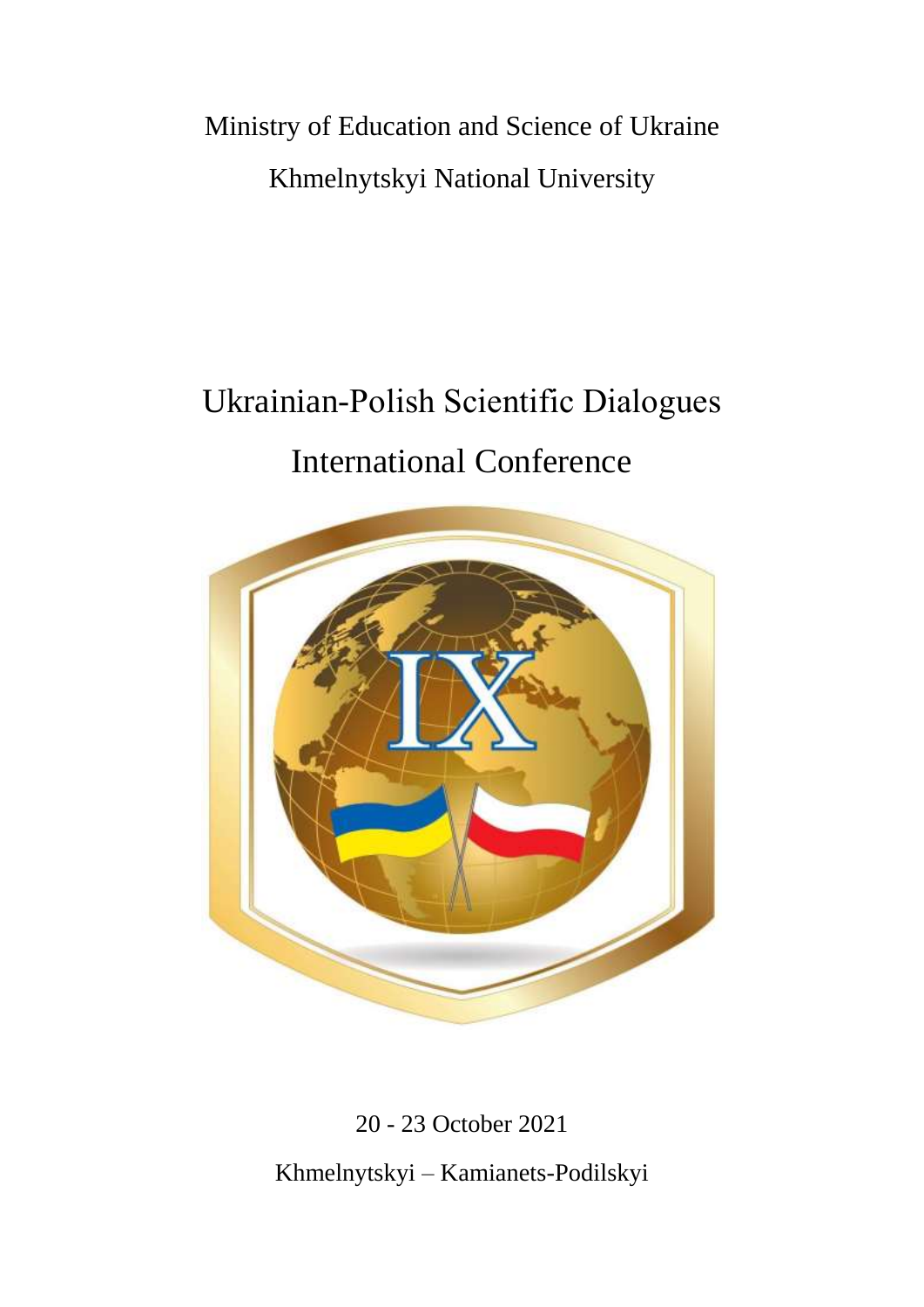# **BBC 30**

IX Ukrainian-Polish Scientific Dialogues: Conference Proceedings. International Scientific Conference, 20-23 October 2021, Khmelnytskyi (Ukraine). – Khmelnytskyi National University, 2021. – 259 p.

Conference Proceedings are presented in the author's original version. Autors are responsible for materials and interpretation.

### **EDITORIAL BOARD:**

**Bardachov Y.** (Ukraine)**, Białkiewicz A.** (Poland)**, Bilyi L.** (Ukraine)**, Bonek** (Poland)**, Buratowski T.** (Poland)**, Burmistenkov O.** (Ukraine)**, Chornyi O.** (Ukraine)**, Chudy-Hyski D.**  (Poland)**, Dacko-Pikiewicz Z.** (Poland)**, Drapak H.** (Ukraine)**, Dykha O.** (Ukraine)**, Giergiel М.**  (Poland)**, Hryshchenko I.** (Ukraine)**, Hyski M.** (Poland)**, Kalinowski M.** (Poland)**, Khes L.**  (Czech Republic)**, Klepka A.** (Poland)**, Klymchuk V.** (Ukraine)**, Koruba Z.** (Poland)**, Korytski R. (**Poland**), Kosior-Kazberuk M.** (Poland)**, Krotofil M.** (Poland)**, Kuchariková L. (**Slovakia**), Lenik K.** (Poland)**, Lis J.** (Poland)**, Lopatovskyi V. (**Ukraine**), Macko M.** (Poland)**, Majewski W.**  (Poland)**, Matiukh S.** (Ukraine)**, Matuszewski M.** (Poland)**, Mazurkiewicz A.** (Poland)**, Mendrok K.** (Poland)**, Mężyk A.** (Poland)**, Mikołajczewska W.** (Poland)**, Mikulski K.** (Poland)**, Misiats V.**  (Ukraine)**, Musiał J.** (Poland)**, Muślewski Ł.** (Poland)**, Nyzhnyk V.** (Poland)**, Oleksandrenko V.**  (Ukraine)**, Panasiuk I.** (Ukraine)**, Pater Z.** (Poland)**, Petko M.** (Poland)**, Polishchuk L.** (Ukraine)**, Radek N.** (Poland)**, Rejmak A.** (Poland)**, Roszak S.** (Poland)**, Shcherban Y.** (Ukraine)**, Shchutska H.** (Ukraine)**, Shorobura I.** (Ukraine)**, Skyba K.** (Ukraine)**, Skyba M.** (Ukraine)**, Śniadkowski M.** (Poland)**, Sokala A.** (Poland)**, Syniuk O.** (Ukraine)**, Tański Т.** (Poland)**, Topoliński T.** (Poland)**, Vakhovych I.** (Ukraine)**, Woźny J.** (Poland)**, Wójcicka-Migasiuk Dorota** (Poland)**, Wróbel J.** (Poland)**, Yokhna M.** (Ukraine)**, Zahirniak М.** (Ukraine)**, Zaremba O.** (Ukraine)**, Zashchepkina N.** (Ukraine)**, Zduniak A.** (Poland)**, Zlotenko B.** (Ukraine)

# **REVIEWERS:**

**Binytska K.** (Ukraine), **Bojar P.** (Poland)**, Bromberek F. (Poland), Brytan Z.**(Poland)**, Bubulis A.** (Lithuania)**, Christauskas C.** (Lithuania)**, Kharzhevskyi V.** (Ukraine)**, Khrushch N.**  (Ukraine)**, Honchar O.** (Ukraine)**, Horiashchenko S.** (Ukraine)**, Hryhoruk P.** (Ukraine)**, Kalaczynski T.** (Poland)**, Karmalita A.** (Ukraine)**, Kravchuk O.** (Ukraine)**, Kukhar V.** (Ukraine)**, Landovski B.** (Poland)**, Lukashevich M.** (Poland)**, Manoilenko O.** (Ukraine)**, Mashovets N.**  (Ukraine)**, Milykh V.** (Ukraine)**, Mironova N.** (Ukraine)**, Mytsa V.** (Ukraine)**, Mrozinski А.** (Poland)**, Pavlenko V.** (Ukraine)**, Paraska O.** (Ukraine)**, Polasik R.** (Poland)**, Podlevska N.**(Ukraine)**, Puts V.** (Ukraine)**, Ramskyi A.** (Ukraine)**, Rubanka M.** (Ukraine)**, Rybak R.** (Poland)**, Smutko S.**  (Ukraine)**, Tomaszuk A.** (Poland)**, Trocikowski T.** (Poland)**, Skorobohata L.** (Ukraine)**, Shpak O.** (Ukraine)**, Zakora O.** (Ukraine)**, Zemskyi Y.** (Ukraine)**, Zhurba I.** (Ukraine)

**Responsible Secretary**: Romanets T., Maidan P. **Technical Secretariat:** Lisevych S., Polasik R. **ISBN: 978-966-8226-41-5**

# © **Copyright by Khmelnytskyi National University, 2021**

Khmelnytskyi National University Instytutska Str., 11, 29016, Khmelnytskyi, Ukraine Printed by PolyLux, Zarichanska Str 22/3, 29017, Khmelnytskyi, Ukraine, tel. 067-307-09-76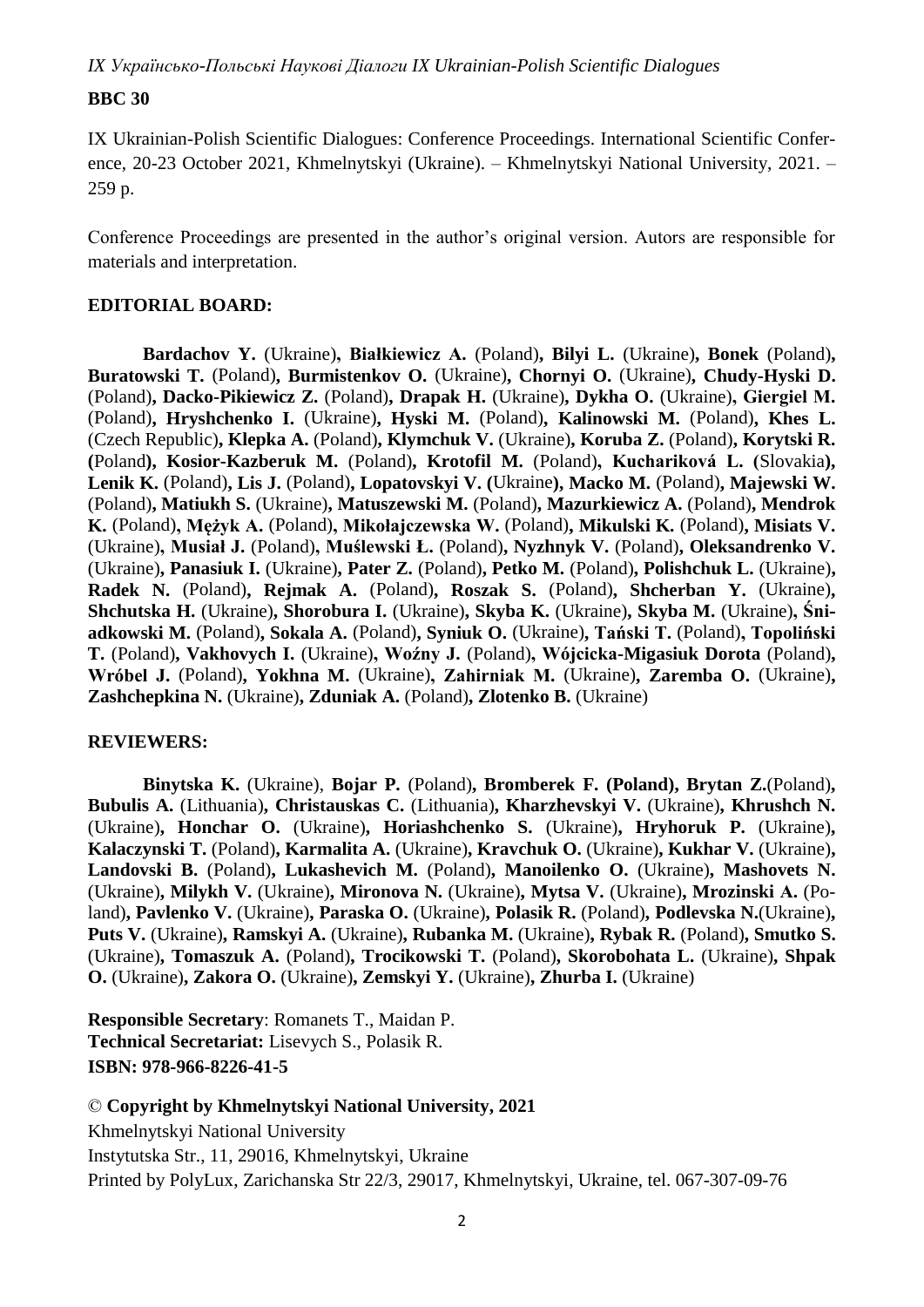#### **ЗМІСТ / CONTENT СЕКЦІЯ 1 / SECTION 1 УКРАЇНА – ЄВРОПЕЙСЬКИЙ СОЮЗ СТАН, ПРОБЛЕМИ ТА ПЕРСПЕКТИВИ UKRAINE - EUROPEAN UNION: STATE, PROBLEMS AND PROSPECTS** ІДЕЇ ПОЛЬСЬКО-УКРАЇНСЬКОЇ СПІВПРАЦІ В ЕМІГРАНТСЬКІЙ ПОЛІТИЧНІЙ ДУМЦІ ПЕРІОДУ РАЛЯНСЬКОЇ ОКУПАШІЇ (Земський Ю.) 14 DZIAŁALNOŚĆ GEN. JURIJA TIUTIUNNYKA I POWSTAŃCZO-PARTYZANCKIEGO SZTABU ARMII UKRAIŃSKIEJ REPUBLIKI LUDOWEJ W LATACH 1920-1921 (Krotofil М.) 17 ANALYSIS THE COMPONENTS OF THE SYSTEM OF INFRASTRUCTURAL SUPPORT OF CLUSTER FORMATION IN SOCIO-ECONOMIC SYSTEMS (Bohatchyk L.) 18 ПРОБЛЕМА ГЛОБАЛЬНОГО МАНІПУЛЮВАННЯ СВІДОМІСТЮ В УМОВАХ ПАНДЕМІЇ COVID-19 (Черномаз П.) 19 STOSUNKI UKRAIŃSKO-POLSKIE W WARUNKACH NOWOCZESNYCH (Lavrijenko P.) 22 FINANCIAL AND ECONOMIC INSTRUMENTS OF THE STATE POLICY OF SUPPORT OF SUBJECTS OF THE REAL SECTOR OF ECONOMY OF UKRAINE IN THE CONDITIONS OF EUROPEAN INTEGRATION (Lupak R., Kamarchuk I.) 24 ПЕРЕВАГИ ТА НЕДОЛІКИ ДІДЖІТАЛІЗАЦІЇ УПРАВЛІННЯ ВИРОБНИЧИМ ПЕРСОНАЛОМ (Перерва П., Кучинський В.) 25 ЗАРУБІЖНИЙ ДОСВІД СТВОРЕННЯ ТА ВИКОРИСТАННЯ МЕХАНІЗМІВ КОМЕРЦІАЛІЗАЦІЇ ІНТЕЛЕКТУАЛЬНИХ ТЕХНОЛОГІЙ (Перерва П., Маслак М., Кобєлєва А.) 27 ІННОВАЦІЙНІ МОДЕЛІ РОЗВИТКУ HR-МАРКЕТИНГУ (Тельнов А., Решміділова С.) 29 ПАМ'ЯТКИ ХУДОЖНЬОЇ КУЛЬТУРИ – ОБ'ЄКТИ МАТШРУТІВ МІЖНАРОДНОГО ТУРИЗМУ НА УКРАЇНСЬКО-ПОЛЬСЬКОМУ ПОГРАНИЧЧІ (Одрехівський Р.) 31 МОДЕЛЬ ОЦІНЮВАННЯ ЕКОНОМІЧНОГО РОЗВИТКУ РЕГІОНІВ (Григорук П.) 33 МОДЕЛЬ ОЦІНЮВАННЯ ФІНАНСОВОЇ БЕЗПЕПИ БАНКУ (Хрущ Н.) 35 СУЧАСНИЙ СТАН ТА ТЕНДЕНЦІЇ РОЗВИТКУ УКРАЇНО-ПОЛЬСЬКОГО ЕКОНОМІЧНОГО СПІВРОБІТНИЦТВА (Грабовська І.) 37 PRECONDITIONS AND IMPERATIVES OF THE POLICY OF STRENGTHENING THE TECHNOLOGICAL COMPETITIVENESS OF UKRAINE'S ECONOMY IN THE MARKETS OF THE EUROPEAN UNION (Zaychenko V., Kunytska-Iliash M., Berezivskyi Y.) 39 ЕПОХА ПОЗИТИВІЗМУ У ПОЛЬСЬКІЙ ЛІТЕРАТУРІ (Горячок І.) 41 РЕФОРМУВАННЯ СИСТЕМИ ІНСПЕКТУВАННЯ ТА КОНТРОЛЮ ПІДПРИЄМНИЦТВА В УКРАЇНІ (Демидчук Л.) 43 ОСОБЛИВОСТІ АВТОМАТИЗАЦІЇ ЛОГІСТИЧНИХ ПРОЦЕСІВ НА СУЧАСНОМУ ЕТАПІ РОЗВИТКУ (Майборода О.) 45 ЕКСПОРТНИЙ КОНТРОЛЬ ПРОДУКЦІЇ ПОДВІЙНОГО ВИКОРИСТАННЯ (Сапожник Д.) 47 WSPÓŁPRACA TRANSGRANICZNA UKRAINY A POLSKI W BRANŻY TURYSTYCZNEJ (2019-2021) (Gałatyr W., Kondrat W.) 49 НЕОБХІДНІСТЬ ТА МЕХАНІЗМ ВПРОВАДЖЕННЯ АДАПТАЦІЙНОГО МЕНЕДЖМЕНТУ В ПІДПРИЄМСТВАХ ТОРГІВЛІ (Годунько Р.) 51 RESEARCH OF CHANGES AND OSCILLATIONS IN SECURITIES MARKETS AND THEIR INTERDEPENDENCE TO THE ECONOMY OF STATES: DOMESTIC AND FOREIGN EXPERIENCE (Horbanevych V., Ivaniuta P.) 53 MARKETING MANAGEMENT OF ENTERPRISES AND ITS TOOLS (Dovhan Yu.) 55 УКРАЇНСЬКО-ПОЛЬСЬКІ ВЗАЄМИНИ СЕЛЯН ПОДІЛЛЯ В КОНТЕКСТІ СПІЛЬНОГО МИНУЛОГО Й СЬОГОДЕННЯ ДАВНЬОГО НАДДНІСТРЯНСЬКОГО СЕЛА ВІЛЬХОВЕЦЬ (Климчук В.) 57 СИРОВИННО-РЕСУРСНИЙ ПОТЕНЦІАЛ АГРОПРОМИСЛОВОЇ ІНТЕГРАЦІЇ (Міценко Н.) 59 ІННОВАЦІЙНІ ІНСТРУМЕНТИ АКТИВІЗАЦІЇ СПЕЦІАЛІЗОВАНОЇ РОЗДРІБНОЇ ТОРГІВЛІ (Міщук І.) 61 УПРАВЛІННЯ ЕФЕКТИВНІСТЮ МАРКЕТИГОВОЮ ДІЯЛЬНІСТЮ ПІДПРИЄМСТВА (Микитюк П., Микитюк Ю., Труш I.) 63 ФУНКЦІОНУВАННЯ ПРОМИСЛОВИХ ПІДПРИЄМСТВ В УМОВАХ COVID-2019: ПРОБЛЕМИ ТА ШЛЯХИ ЇХ ПОДОЛАННЯ (Огренич Ю., Кривохатько К.) 65 УПРАВЛІННЯ РИЗИКАМИ В ІТ-ПРОЕКТАХ (Скрипник Т.) 67 РОЗВИТОК СУЧАСНОГО ТУРИЗМУ В УМОВАХ ПАНДЕМІЇ (Шарко М.) 69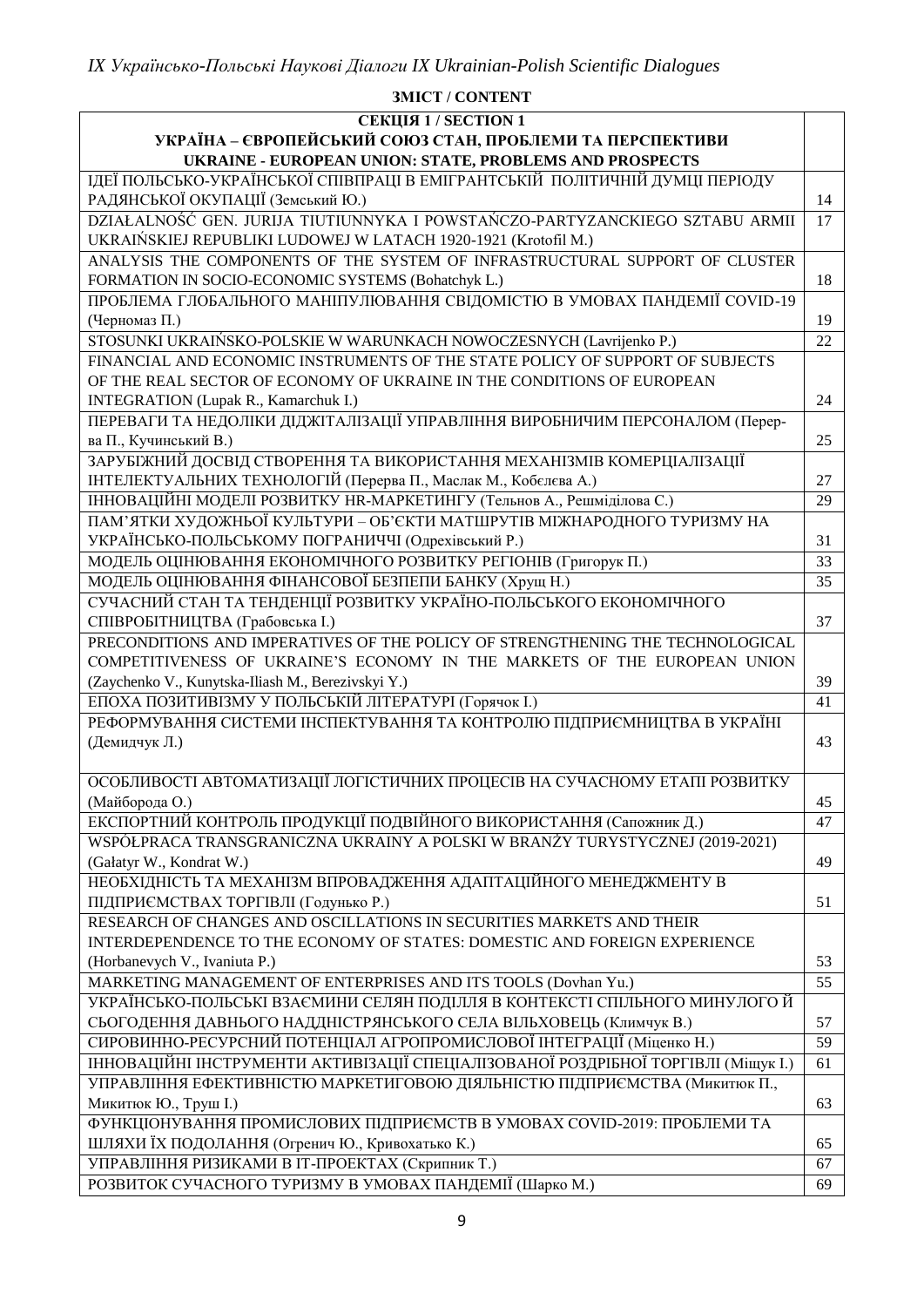- The reliability of indicators for determining the value of enterprises and information support for this;

- The reliability of information support for all areas of business – depending on the results achieved [3, p. 114].

The study of the experience of European countries on the functioning of securities markets allows us to conclude that the practice of their emergence and functioning is accompanied by economic processes in countries and is closely dependent on business.

#### **Bibliography:**

1. Stock broker "Svit invest". An available : https://svitinvest.com.ua/en/item/pro-kompaniyu/

2. Corporate governance and the stock market: a textbook. (2005) O.M. Tsarenko, Н.О. Bay, O.D. Martynenko, I.V Salo. For order. Doctor of Economics, Prof. І.В. Sala. Sumy: VTD "University Book", 334 p.

3. Onysko S.M. (2017) Financial rehabilitation and bankruptcy of enterprises: a textbook. 2nd ed., Corr. and add. Lviv: Magnolia 2006. 268 p.

4. Povaznyi O.S, Orlova N.S, Svechkina A.L. (2010) Securities and the stock market: textbook. manual. Lviv: Magnolia 2006. 361 p.

5. The securities market and exchange business: a textbook for universities (2002). Ed. O.I. Degtyareva, N. M. Korshunova, E.F. Zhukova. Moscow: UNITY-DANA. 501 p.

6. Ukrainian stock exchange. An available : [http://www.ux.ua](http://www.ux.ua/)

#### **DOVHAN Yu. 1**

*<sup>1</sup>Vinnytsia Institute of Trade and Economics of Kyiv National University of Trade and Economics, Ukraine*

#### **MARKETING MANAGEMENT OF ENTERPRISES AND ITS TOOLS**

*The paper examines theoretical and practical approaches to business management based on the marketing concepts and tools that are targeted at the market and consumer needs. The paper is devoted to substantiation of theoretical, methodical and practical bases of the application of marketing tools for managing economic activity of enterprises.*

Comprehension of marketing as a philosophy, concept, function and style of enterprise management means organization of the achievement of enterprise's goals through maximum meeting the needs and active influence on their development, i.e. marketing management.

Marketing management of the enterprise is based on the following three main points: 1. Information from the external marketing environment is the basis for making management decisions at the enterprise. 2. Constant market research determines the activities of the enterprise in the market. 3. Enterprise management is targeted at the active influence on the needs and the market [1].

Marketing management of enterprises involves such components as the orientation of the enterprise to market needs; strategic approach; focus on commercial success; quick response to changes in the marketing environment; support of competitive advantages; availability of a systematic and comprehensive approach to the enterprise management; program-target approach [2].

The general scheme of marketing management of enterprises includes input information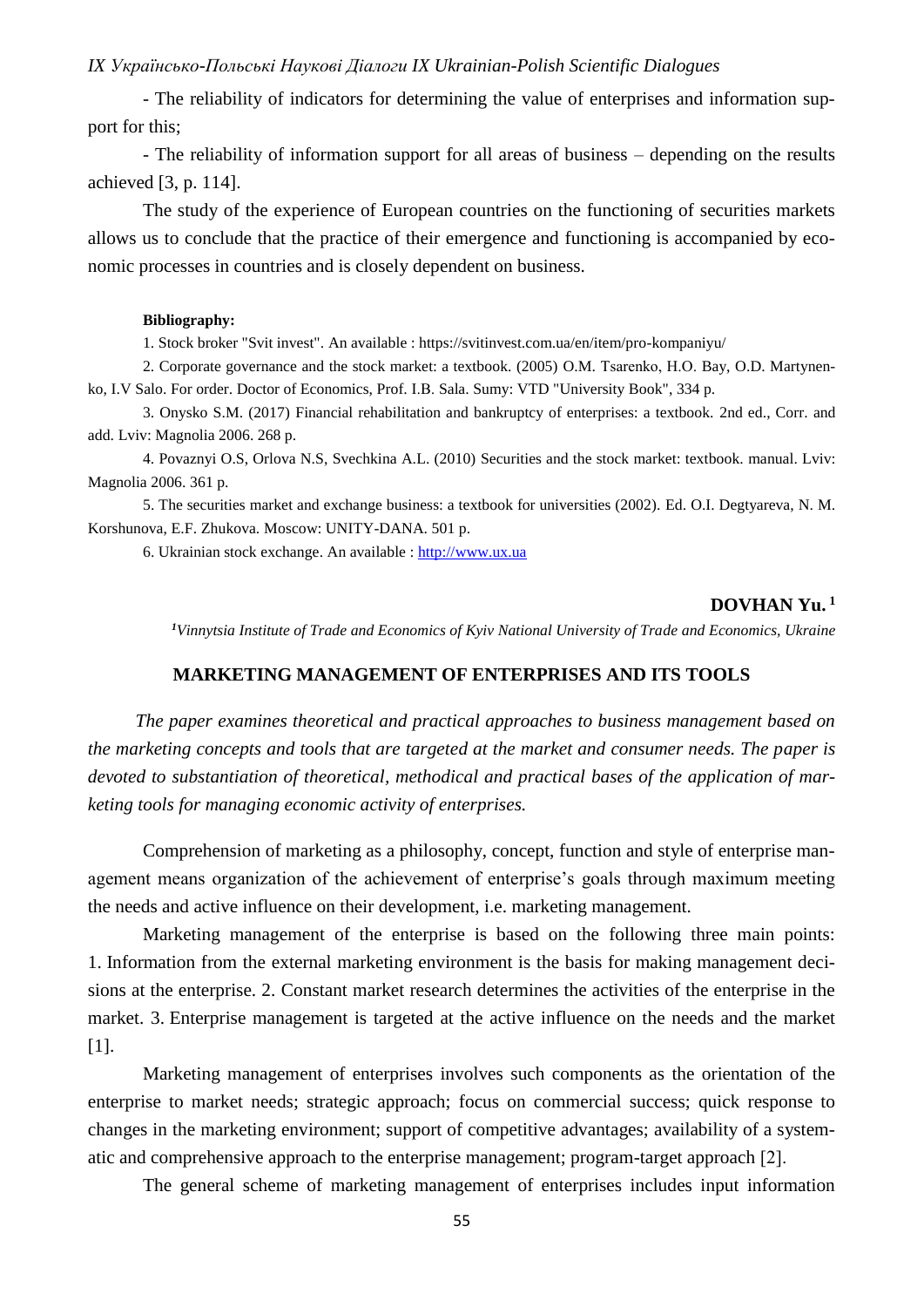about the state of internal and external marketing environment of the enterprise, the subject of management (the enterprise management, management analysts, experts, consultants, innovators), management mechanism (goals, strategies, functions, resources, methods, tools , technologies, structure) and management objects (economic activity, business processes, economic relations between market participants).

Marketing management performs general management functions that are market and consumer oriented. The main functions of marketing management include marketing analysis, marketing planning, marketing motivation and marketing control. These management functions are implemented through the comprehensive use of marketing tools.

In the process of functioning of economic relations, throughout its history, the humanity has developed three fundamentally different tools of governance, i.e. influence on people and their communities, namely hierarchy, culture, market. In market conditions (and only in them) marketing tools play a leading role in management.

Marketing has a fairly wide range of management tools. However, among all the existing marketing tools, there are basic ones that ensure close relationships between the company and its customers, form a set of measures aimed at influencing market participants.

Scientific systematization of marketing management tools originated when the term "marketing mix" (marketing complex) was used for the first time. In the general sense, marketing mix is a set of marketing tools, a totality of management tools that the company uses to influence the target market in order to achieve the expected response. In its classic form, marketing mix consists of the product, price, promotion and place (the concept of "4P") [3]. The main marketing tools are product, pricing, distribution and communication policies of the enterprise. These tools are selected and used through the procedures of the marketing mix.

Along with the transformational market changes in the XX-XXI centuries, there could be observed an development of the "letter concept", as a result there emerged new models, in which the basic tools of marketing were supplemented with new components or changed. However, in our opinion, almost all alternative models of the marketing mix are based on the classic model of marketing tools of the "4P" concept.

Based on the suggested approach to understanding marketing management of the enterprise and given the needs of practical use of marketing tools for enterprise management, we offer to divide them into the tools of marketing management of the enterprise and tools used for its implementation. We propose to refer marketing research and marketing information system to the tools of marketing management support, while marketing commodity, pricing, distribution and communication policies of the enterprise are suggested to be referred to implementation tools.

#### **References:**

1. Upravlinnia innovatsiinoiu, investytsiinoiu ta ekonomichnoiu diialnistiu intehrovanykh obiednan ta pidpryiemstv: monohrafiia [Management of innovation, investment and economic activity of integrated associations and enterprises: monograph]. Ed. L.M. Savchuk. Dnipropetrovsk : Porohy, 2016. 520 p.

2. Beliavtsev M.I., Vorobiov V.M., Kuznetsov V.H. Marketynhovyi menedzhment : navch. posib. dlia stud. vyshch. navch. zaklad. [Marketing Management: textbook for the students of higher institutions] / Ed. M.I. Beliavtsev,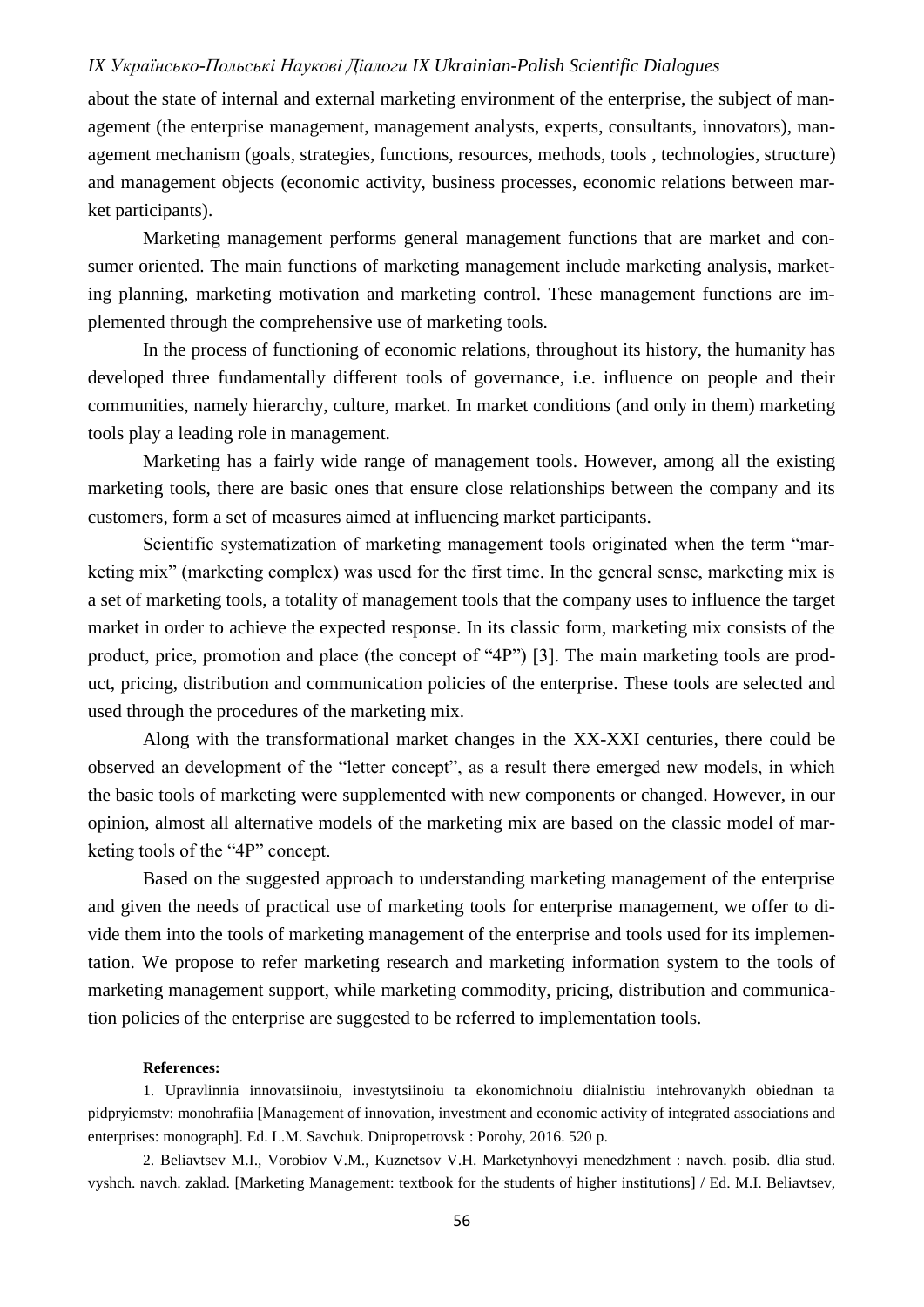V.N. Vorobiova. Kyiv : Donetsk National University, 2006. 407 p.

3. Mccarthy E. J. Basic Marketing : A Managerial Approach. 13<sup>th</sup> edition. Mcgraw-Hill College, 1998. 700 p.

**КЛИМЧУК В. <sup>1</sup>**

*<sup>1</sup>Хмельницький ОЕНЦУМ, Україна.*

# **УКРАЇНСЬКО-ПОЛЬСЬКІ ВЗАЄМИНИ СЕЛЯН ПОДІЛЛЯ В КОНТЕКСТІ СПІЛЬНОГО МИНУЛОГО Й СЬОГОДЕННЯ ДАВНЬОГО НАДДНІСТРЯНСЬКОГО СЕЛА ВІЛЬХОВЕЦЬ**

Українсько-польські взаємини подільського населення в період існування Речі Посполитої та наступного панування тут Російської імперії з 1792 року посідають значне місце в історико-краєзнавчих дослідженнях Евфимія (Юхима) Йосиповича Сіцінського, зокрема, на сторінках його книги «Приходы и церкви Подольской епархии», яка стала основою навчального посібника для учнівської та студентської молоді краю «Історія міст і сіл Хмельниччини» (за працями Юхима Сіцінського і Миколи Теодоровича), що побачив світ у 2011 році.

У зібраних з допомогою священників, освітян і сподвижників-краєзнавців з усіх регіонів Подільської губернії й опрацьованих краєзнавчих матеріалах, не спотворено на догоду імперії історичної правди та змістовно відображено життя, побут, культуру, етнічні особливості місцевого населення з українським, польським і єврейським корінням, міжусобиці місцевих шляхтичів, які в давнину не гребували розбійницькими нападами на маєтності один одного та грабунками майна місцевих жителів. Червоною ниткою в цих описах краю пронизано історію його економічного розвитку та відображено провідну роль у цьому процесі Речі Посполитої, колонізацію польським населенням подільських земель, розорених, спустошених і збезлюднілих від татарських набігів. Крім цього,.

Прикладом цьому є село Вільховець - старовинне село Наддністрянщини, про яке вперше згадується в 1443 році в жалуваній грамоті короля Владислава ІІІ шляхтичу Христину Щуковському, який отримував право ним володіти і продавати його разом з селом Борсуки в казну за 300 гривень. Однак, багатолюдне село через 90 років стало пусткою - під час одного з татарських набігів місцеві жителі не змогли відборонитись від степових нападників і були пограбовані, значна частина їх була вирізана в урочищі «Різанівка», а хто вижив - потрапив у полон і рабство до татар. Від Вільхівця залишилось лише згарище.

В другій половині ХVІ століття посполиті знову заселили і спільними зусиллями відродили сплюндроване татарами село, де в 1583 році уже з'явився самостійний православний приход з окремим священником і з'явилося у села аж чотири власники - Потоцький, Чоланський, Сутковський і Ластовецький. В 1616 році село уже належало трьом власникам – Андріану Ячемірському, підчашому подільському та Криштофу і Войцеху Косаковським.

Місцеве населення забезпечувало стійкий економічний розвиток села та заселення його околиць і створення нових сіл, де згодом налагоджувалось гутне виробництво, а сам Вільховець перепродувався шляхтою з рук в руки як прибуткове поселення.